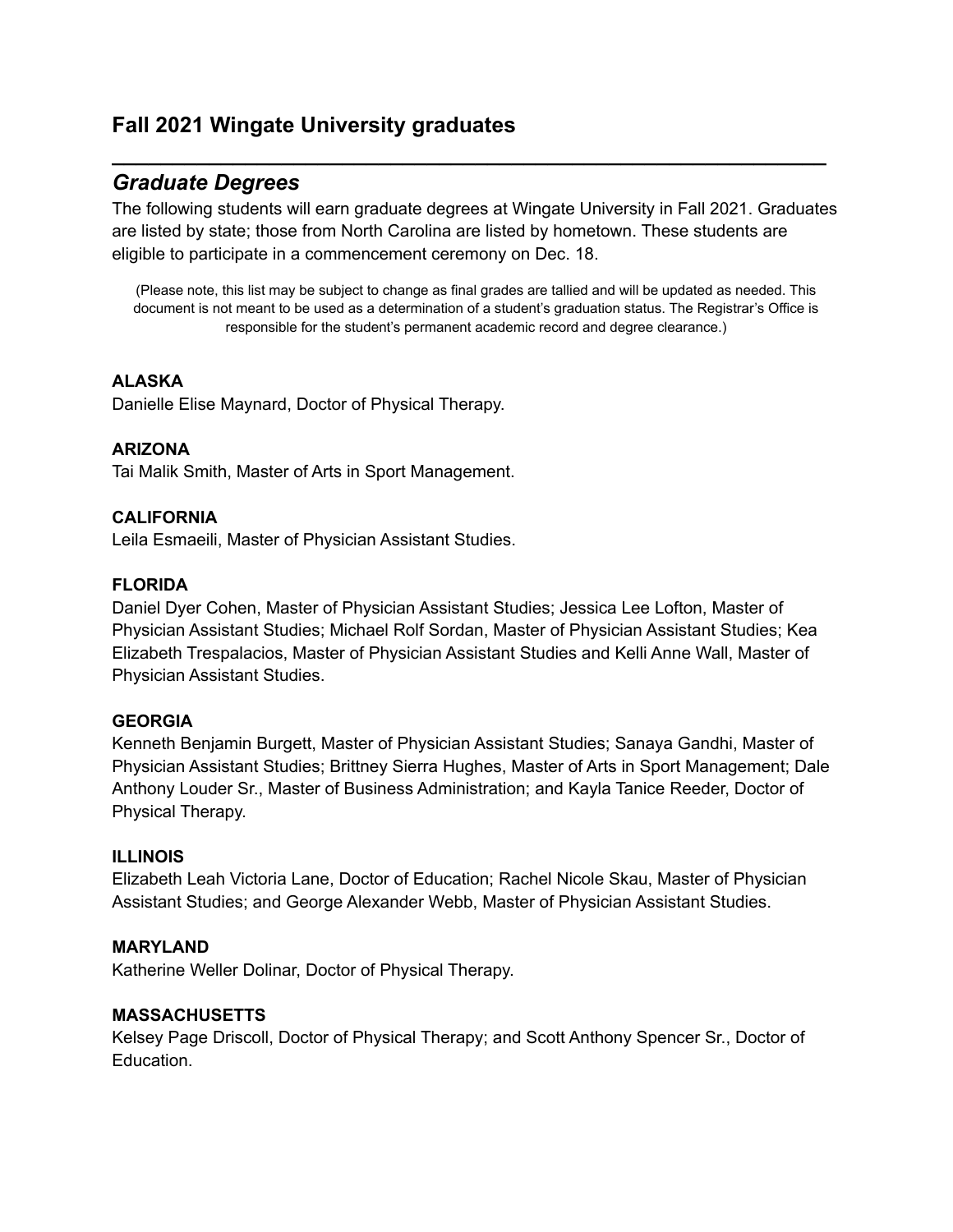### **MICHIGAN**

Meredith Bailey Clark, Master of Physician Assistant Studies; Renata Neko Sims, Doctor of Education; and Timothy Ryan Tiberia, Master of Physician Assistant Studies.

#### **MINNESOTA**

Cole George Merriam Funk, Doctor of Physical Therapy.

#### **NEW YORK**

Travaris Gregory Hicks, Educational Specialist; Connor James Kennedy, Doctor of Physical Therapy; Amber Leah Lennon, Educational Specialist; and Jenna Leigh Moranski, Doctor of Physical Therapy.

#### **NORTH CAROLINA**

#### *Asheville*

Tiffany JenAnn James, Master of Physician Assistant Studies; Katherine Emily Menzel, Master of Physician Assistant Studies; and Corey Newell Winstead, Master of Physician Assistant Studies.

#### *Boone*

Doria Helen Kosmala, Master of Physician Assistant Studies.

### *Burlington*

Summer Nicole Blount, Educational Specialist.

### *Cary*

Charles Douglas Stutesman, Master of Physician Assistant Studies.

#### *Charlotte*

Victoria Lynn Alexander, Master of Physician Assistant Studies; Timothy Robert Ashton, Master of Business Administration; Kathryn Julia Beckman, Doctor of Physical Therapy; Amy Suzanne Buery, Master of Physician Assistant Studies; Matthew Chris Cribb, Master of Business Administration; Christopher Michael Danner, Master of Business Administration; Brandes Lynn Dey, Doctor of Physical Therapy; Courtney Ann Etheridge, Doctor of Physical Therapy; Courtney Aniece Chunn Gaston, Master of Business Administration; Alexis Chandler Hellman-Lee, Doctor of Physical Therapy; Alexandra Rose Jackan, Master of Physician Assistant Studies; Lezonia Rorie Jones, Master of Business Administration; Madison Elizabeth McClure, Doctor of Physical Therapy; Geetha Narra, Master of Business Administration; David Patefield, Doctor of Physical Therapy; Anna Davenport Shealy Pruitt, Master of Physician Assistant Studies; and Courtney Annika Wood, Master of Physician Assistant Studies.

### *China Grove*

Ashton Grace Schoen, Doctor of Physical Therapy.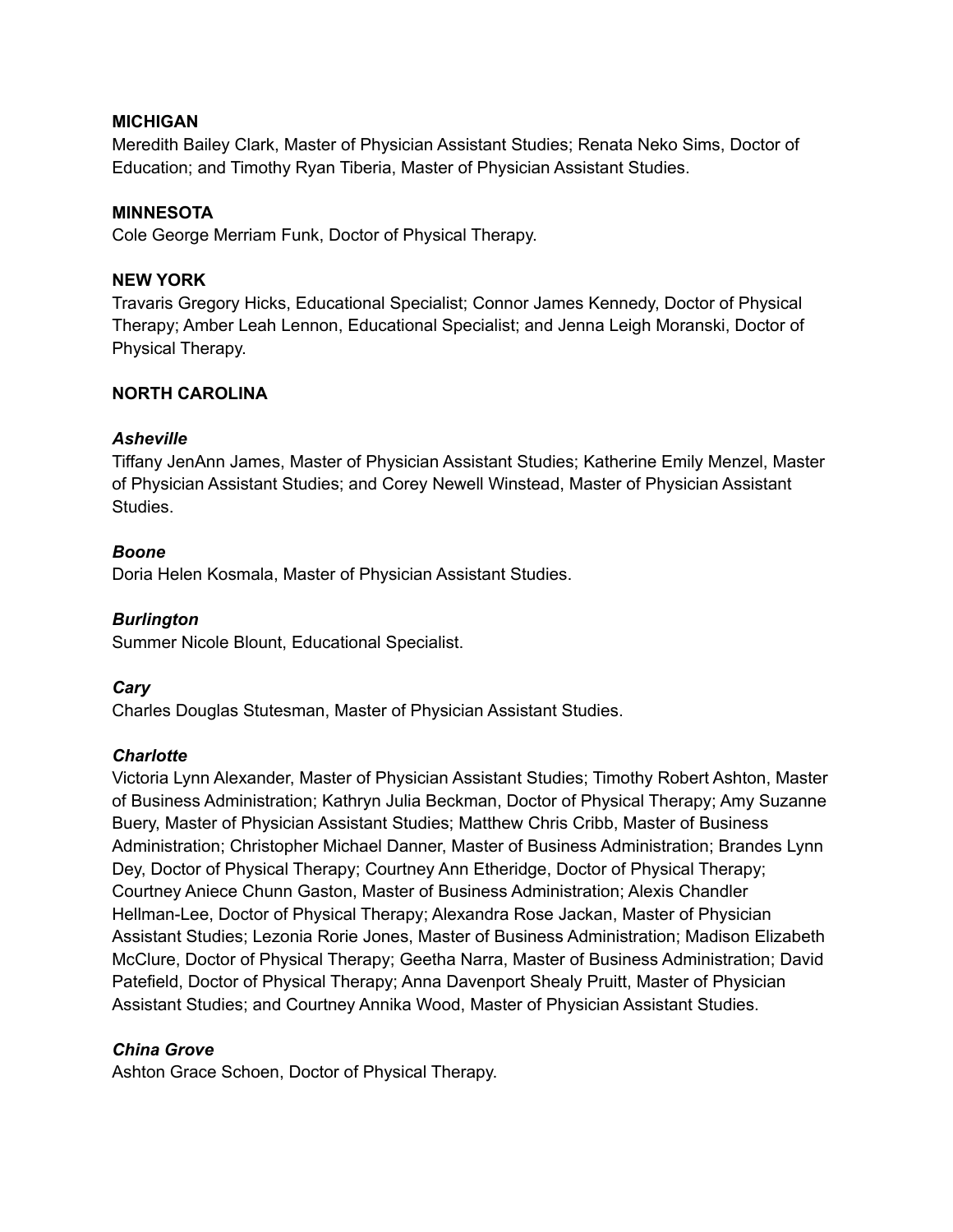### *Clayton*

Jeffrey Len Merritt, Doctor of Education.

#### *Concord*

Kristen Jade Bowers, Master of Business Administration; and Vincent Gernard Golden, Educational Specialist.

#### *Denver*

Delaney Lee Brummer, Master of Physician Assistant Studies; and Jordan Brantley Spake, Master of Physician Assistant Studies.

#### *Elizabeth City*

Chandra Jernigan Eley, Doctor of Education.

### *Gastonia*

Taylor Michelle Szucs, Master of Physician Assistant Studies.

#### *Greensboro*

Lise' Timmons McLaughlin, Doctor of Education.

### *Hamlet*

Taylor Leanne McKenzie, Master of Arts in Sport Management; and Kimberly Ogburn Collins Sparks, Doctor of Education.

#### *Harrisburg*

Michael Robert Courtwright, Doctor of Education.

#### *Hendersonville*

Michael Louis Vesely, Master of Physician Assistant Studies.

#### *Hertford*

Tanya Howell Turner, Doctor of Education.

#### *Hickory*

Joshua Alan Caulder, Doctor of Physical Therapy.

#### *Hope Mills*

Kenneth Nelson Buckey Jr., Doctor of Education.

### *Huntersville*

William Eli Greear, Doctor of Physical Therapy.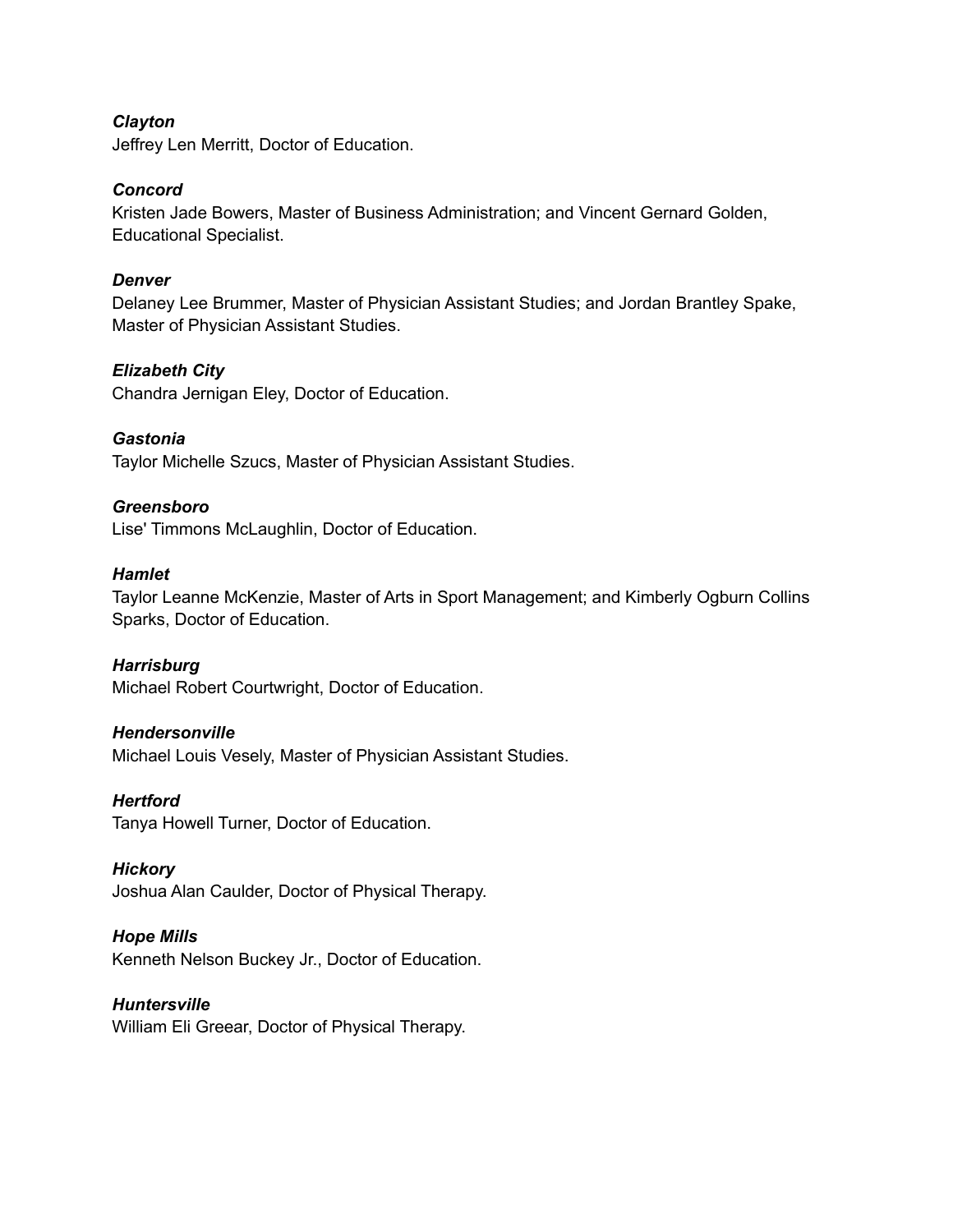### *Indian Trail*

Megan Elizabeth McNeill, Master of Physician Assistant Studies; and Nicholas Adam Vagnone, Master of Arts in Sport Management.

### *Kinston*

Demond Tyrek Cooper, Master of Arts in Sport Management.

#### *Lexington*

Timothy Donald Gwillim, Educational Specialist.

### *Louisburg*

Vanisha Rashelle Wilshire, Master of Business Administration.

#### *Marion*

Morgan Vanessa Hemphill, Master of Physician Assistant Studies.

### *Marshville*

Kara McLain Finch, Educational Specialist.

#### *Matthews*

Madison Kathryn Brown, Master of Physician Assistant Studies; Amanda Fisher Burgess, Master of Physician Assistant Studies; and David Christopher Harris, Master of Physician Assistant Studies.

### *Mint Hill*

Pacarso M. Ryan, Master of Business Administration.

#### *Monroe*

Brooklyn Nicole Eshenbaugh, Master of Physician Assistant Studies; and Garren Michael Janes, Master of Arts in Sport Management.

#### *Mooresville*

Cailyn Grace Kennedy, Doctor of Physical Therapy.

#### *Morganton*

Tou Her Vang, Doctor of Education.

### *New London*

Abby Caroline Fesperman, Master of Physician Assistant Studies.

#### *North Wilkesboro*

Courtney Lackey Jones, Doctor of Physical Therapy; and Mark Shane Krueger Wages, Master of Physician Assistant Studies.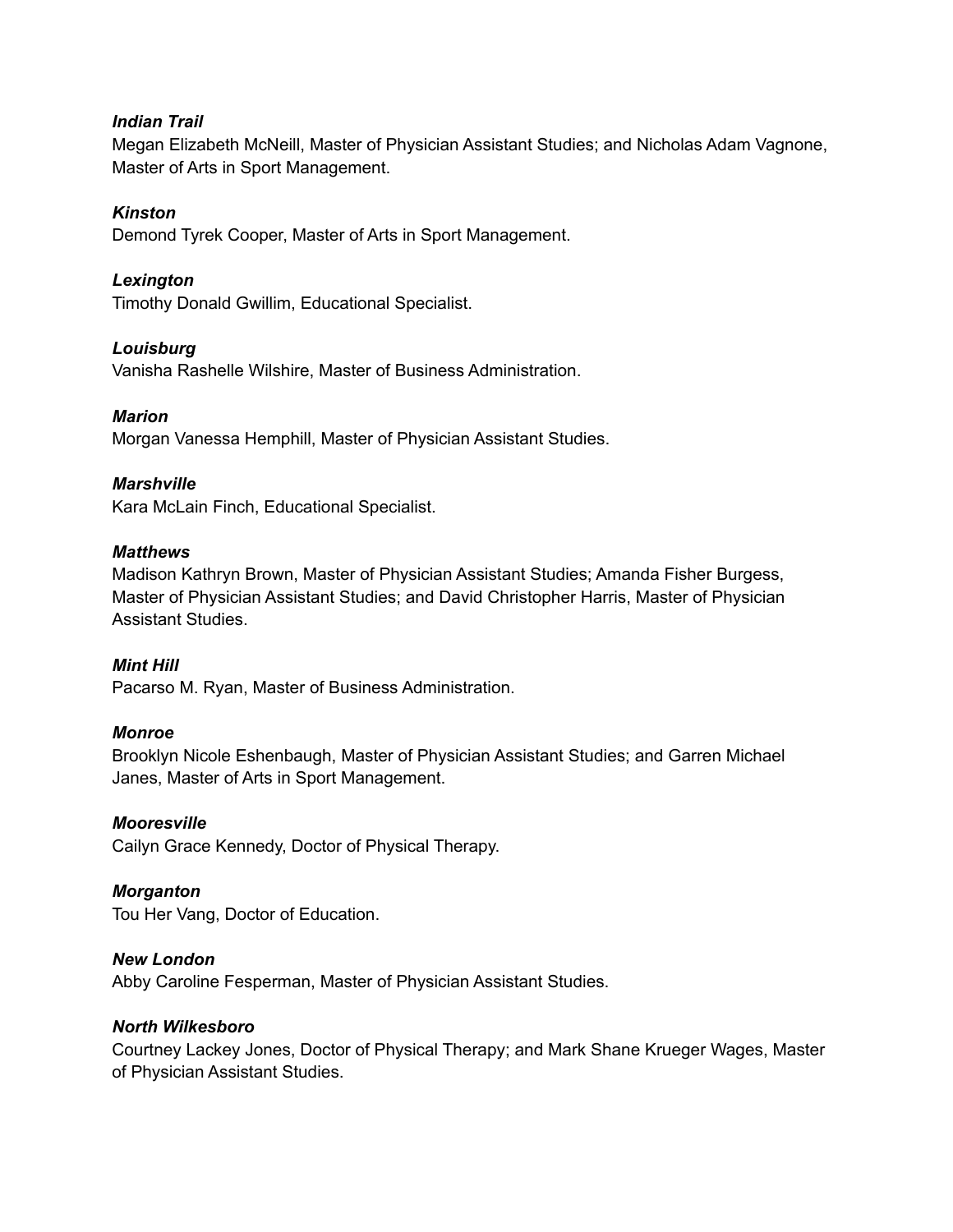*Oak Island* Dylan Reid Crowe, Doctor of Physical Therapy.

### *Ocean Isle Beach*

Shannah Riley Wayne, Master of Physician Assistant Studies.

### *Raleigh*

Theresa Isabella Frederick, Master of Physician Assistant Studies; and Garrett Bradley King, Doctor of Physical Therapy.

### *Randleman*

Courtney Cheyanne Laughlin, Master of Arts in Sport Management.

### *Rockingham*

Heather Knotts Gerald, Educational Specialist.

### *Roxboro*

Shelly Tonette Stone-Moye, Doctor of Education.

### *Rutherfordton*

Courtney Lyn Arms, Doctor of Physical Therapy.

### *Salisbury*

Dane Richard Hendrickson, Doctor of Physical Therapy; and Chris Ryan Nesbitt, Doctor of Education.

### *Shelby*

Amber Lynn Gold, Master of Physician Assistant Studies.

### *Smithfield*

Cardell Isaiah Rawlings, Master of Arts in Sport Management.

### *Stallings*

Samuel Thomas Luna, Master of Business Administration.

### *Sylva*

Natalie Ruth Steinbicker, Master of Physician Assistant Studies.

### *Thomasville*

Pamela Ann Shortt, Educational Specialist.

### *Timberlake*

Adam Nicholas Stanley, Doctor of Physical Therapy.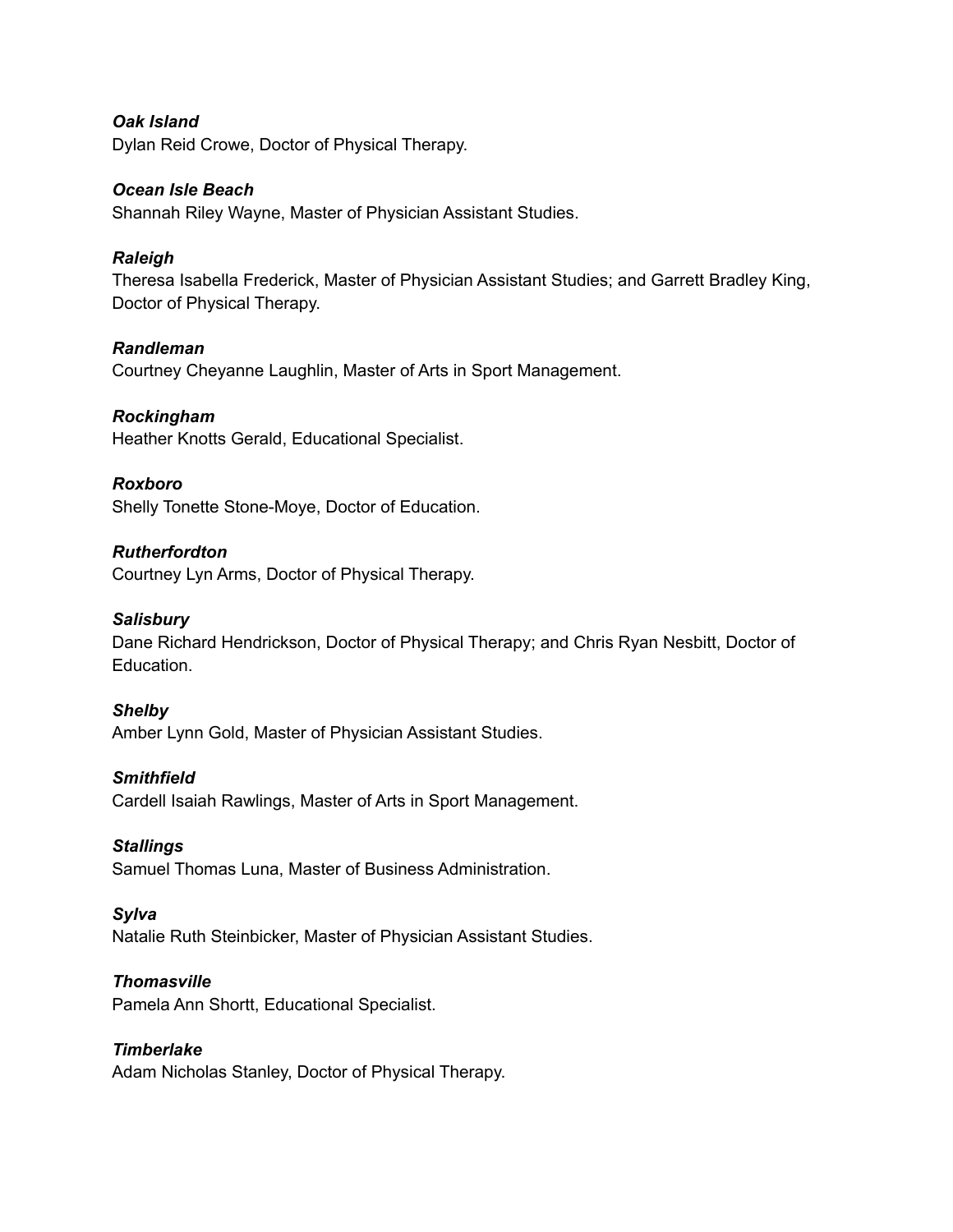### *Waxhaw*

Raven Monique Casseus, Master of Arts in Education; Meredith Alison Griggs, Doctor of Physical Therapy; Carolyn Thompson Hice, Master of Physician Assistant Studies; and Megan Kay Stephens, Master of Physician Assistant Studies.

### *Weddington*

Abigail Glenna Crawford, Doctor of Physical Therapy.

### *Wilmington*

Jere David Freeman IV, Doctor of Physical Therapy.

### *Wilson*

Emily Batchelor Culley, Master of Physician Assistant Studies.

### *Windsor*

Michelle Dunlow White, Doctor of Education.

### **OHIO**

Alexandra Carol Beery, Master of Physician Assistant Studies; Cory Glasser, Educational Specialist; and Seth Robert Quay, Doctor of Physical Therapy.

### **SOUTH CAROLINA**

Adam Lee Baker Jr., Doctor of Physical Therapy; Jackie Monique Brown, Doctor of Education; Diana Cavender Dymek, Educational Specialist; Amy Janina Fernandez, Master of Physician Assistant Studies; Angela Elaine Dickson Foster, Doctor of Education; Candice Breanne Geiger, Educational Specialist; Kristen Ashley Hammack, Doctor of Physical Therapy; Samuel Laurence Hinsdale, Doctor of Physical Therapy; Lee Thompson Hunter, Doctor of Education; Candice Burgess Lewis, Doctor of Education; Megan McKenzie Morgan, Doctor of Physical Therapy; Laneika Kawanze Musalini, Doctor of Education; Timothy Ralpheal Myers II, Master of Business Administration; Lindsay Marie Peagler, Doctor of Physical Therapy; Mark Timothy Rooze, Educational Specialist; Kyle Burt Seely, Master of Physician Assistant Studies; David Michael Shamble, Doctor of Education; Hunter Reid Slack, Doctor of Physical Therapy; Suzanne Fortune Thompson, Educational Specialist; Kaycee Marie Vargo, Doctor of Physical Therapy; and Neil Howell Windham III, Master of Physician Assistant Studies.

### **TENNESSEE**

Jessica Taylor Hodge, Master of Physician Assistant Studies; Michael Wesley Todd Jr., Doctor of Physical Therapy; and Elizabeth Caldwell Zacharyasz, Doctor of Physical Therapy.

### **TEXAS**

Andrew Lee Kopel, Master of Physician Assistant Studies; Samantha Nicole Shannon, Master of Physician Assistant Studies; and Asiya Kamal Siddiqui, Master of Physician Assistant Studies.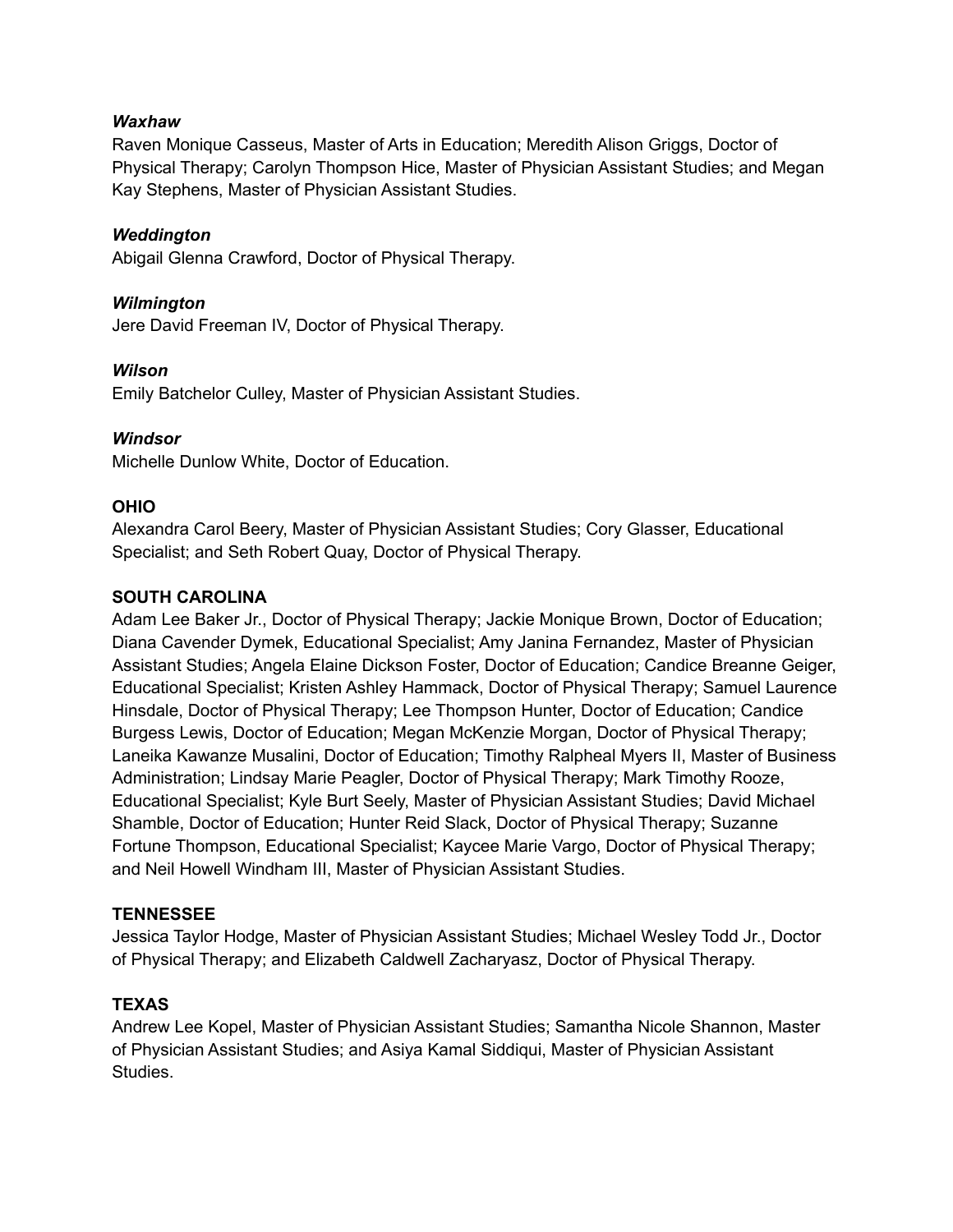### **UTAH**

Alexander S. Moon, Doctor of Physical Therapy.

### **VIRGINIA**

Sarah Izel Baysal, Master of Physician Assistant Studies; Peter Wolfgang Ledwin Bean, Master of Physician Assistant Studies; Meaghan OMeara Moore, Doctor of Physical Therapy; and Jacob Richard Willis, Master of Arts in Sport Management.

#### **INTERNATIONAL STUDENTS**

#### **INDIA**

Drashti R. Thummer, Master of Physician Assistant Studies.

#### **KENYA**

Micah Kipchumba, Master of Accounting.

#### **TURKEY**

Jihan Joy Price, Master of Physician Assistant Studies.

#### **UNITED KINGDOM**

Sunita Yerra, Doctor of Pharmacy.

#### **ZIMBABWE**

Anesu Brian Simango, Master of Business Administration.

# *Undergraduate Degrees*

The following students will earn bachelor's degrees at Wingate University in Fall 2021. Graduates are listed by state; those from North Carolina are listed by hometown. These students are eligible to participate in a commencement ceremony on Dec. 18.

**———————————————————————————————**

(Please note, this list may be subject to change as final grades are tallied and will be updated as needed. This document is not meant to be used as a determination of a student's graduation status. The Registrar's Office is responsible for the student's permanent academic record and degree clearance.)

### **FLORIDA**

Jhamie Chin, Organizational Communication & Management; Faith Victoria Haren, Communication - Public Relations (magna cum laude).

#### **GEORGIA**

Deneeka Nadean Nelson, Political Science; Brandon James Raymond, Human Services; Destine Lamara Carter, Criminal Justice and Psychology (cum laude with University Honors); Kayla Renee Golden, Educational Studies in Humanities; Falcoe Kristón Johnson, Mathematics Business.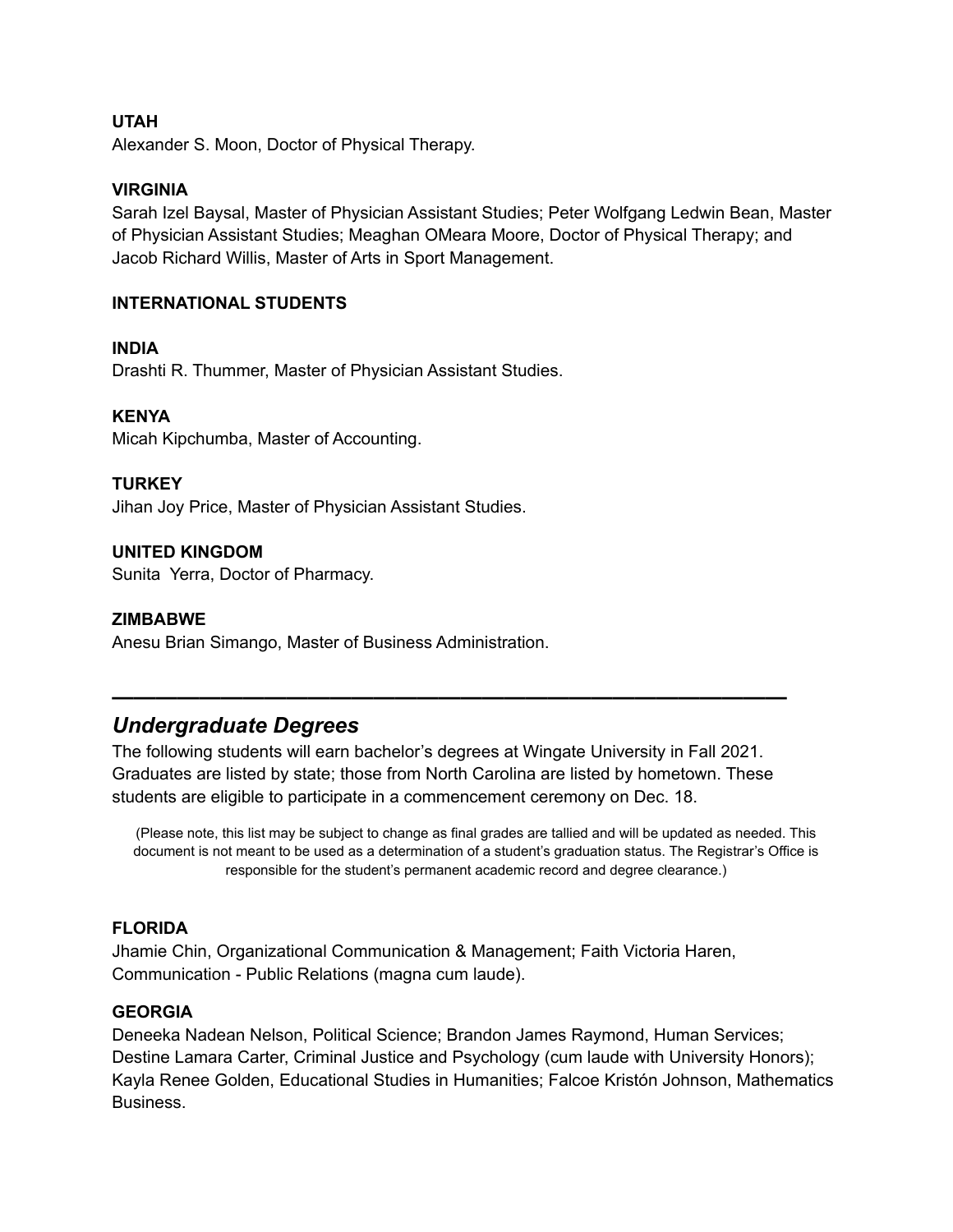### **NEW HAMPSHIRE**

Michaela Marie Ralls, Human Services.

### **NEW JERSEY**

Jemare Christian Meadows, Marketing; Kayla Imani Singleton, Management.

#### **NEW YORK**

Gillian Rose Zito, Psychology and Sociology; Ashanti Renee Fournillier, Political Science; Stephanie Rose Ferraro, Psychology; Elaina J. Sadler, Psychology.

### **NORTH CAROLINA**

#### *Albemarle*

Samantha Elizabeth Hogan, Elementary Education (cum laude).

### *Angier*

Kaleb Gregg Howarth, Community & Commercial Recreation.

#### *Asheboro*

Bryce Andrew Faircloth, Political Science (cum laude with University Honors).

#### *Bostic*

Brooklyn Gail Henderson, Human Services.

#### *Burlington*

Mikayla Ann Glass, Environmental Biology; Nia Rae Mebane, Criminal Justice and Political Science.

#### *Charlotte*

Seth Taylor Daulton, Finance (summa cum laude); Jonathan Carl Hendrick, Mathematics; Susan Nichole Henry-Ceballos, English (with University Honors); Nancy Lissette Hernandez, Biology (magna cum laude); Mason Scott Jeffers, Finance (summa cum laude); Aliyah Brianna Long, Biology; Cade W. McDonald, Sport Management; Madison Elaine McVay-Edwards, Human Services; Michael Mwanza, Organizational Communication & Management; Le'Brooke Serita Oliver, English; Ted Robert Spooner, Sport Management; Monica Eimy Velasco Anotta, Finance; Edward Jeremiah Cherrybone White, Exercise Science Fitness Professional.

### *Cleveland*

Wade Andrew Johnson, Biology (summa cum laude with University Honors).

### *Concord*

Morgan Alizabeth Trott, Human Services.

#### *Cornelius*

Ashley Sierra Hale, Biology (cum laude).

### *Dallas*

Annaleis Hope Ramsey, Health & Physical Education.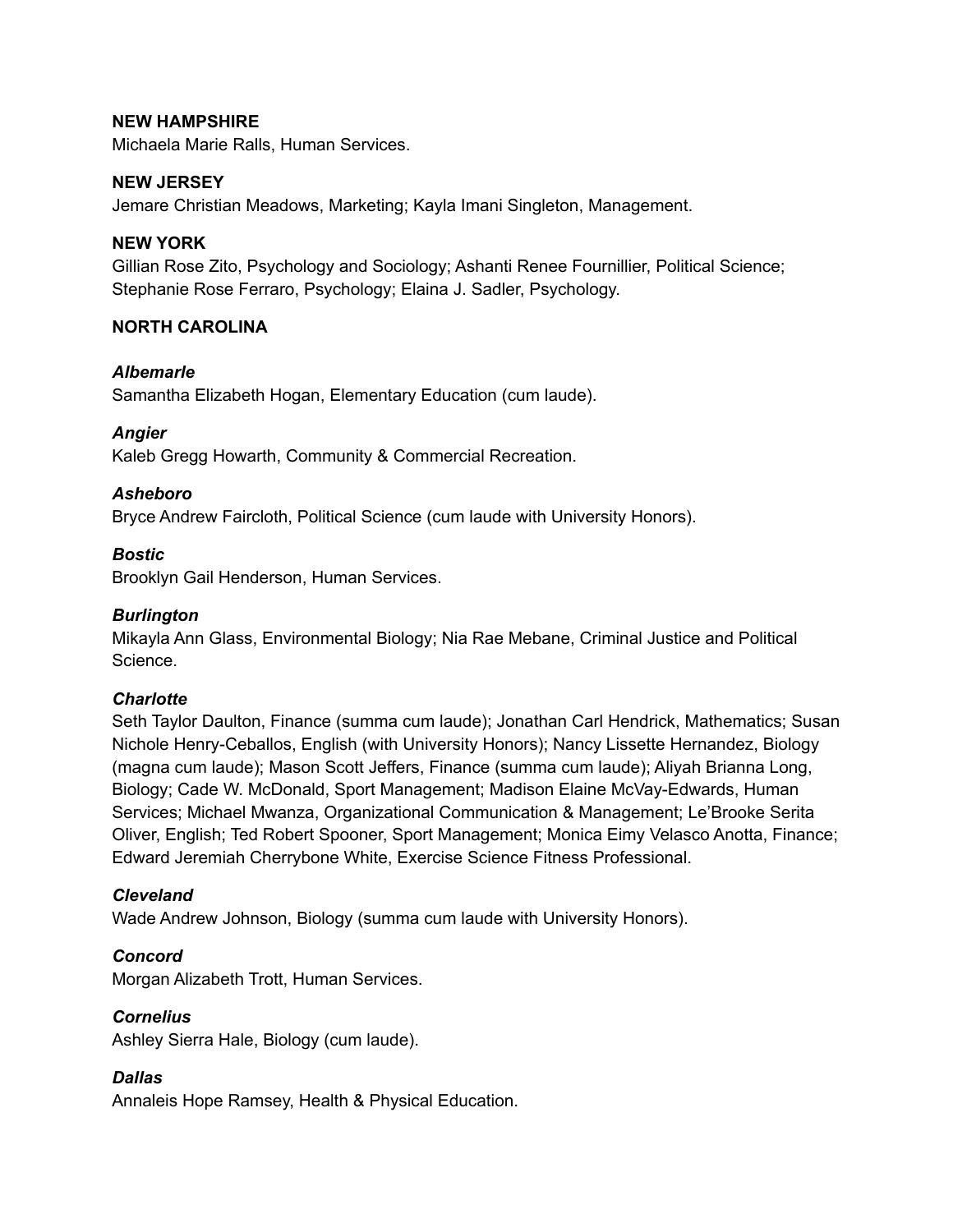*Davidson* Madison Elizabeth Lowder, Sociology.

*Durham*

Clinton Lee Magwood Jr., Sport Management; Natalie Jean Thao Stahl, Psychology.

*Erwin* Stephanie Maria Godwin, Marketing (cum laude).

*Farmville* I'Dajha Ja'Kee Harris, Psychology.

*Fayetteville* TaLézja Sh'Dymond Farmer, Psychology.

### *Gastonia*

Peyton Anderson, English (summa cum laude with University Honors); Jada Banã Brooks, Psychology; Gabrielle Nicole Byers, Sport Management; Kayla Donyelle Tobin, Human Services.

*Goldsboro* Kendrick Jehaun McKnight, Communication - Sports Broadcasting.

*Greensboro* Yasmin Brown, Human Services.

*Haw River* Olivia Taylor Chamberlain, Criminal Justice.

*Indian Trail*

Maxim Yuriy Biruk, Finance (cum laude).

*Kannapolis*

Aaliyah Quintrail Hatcher, Elementary Education.

*Kernersville* Ashlan Marie Rogers, Psychology and Religious Studies.

*Kings Mountain* Earon Lowery, Human Services.

*Laurinburg* Mckenzie Leigh Moody, Elementary Education.

*Lawndale* Tyra Faythe Nixon, Criminal Justice.

*Lewisville*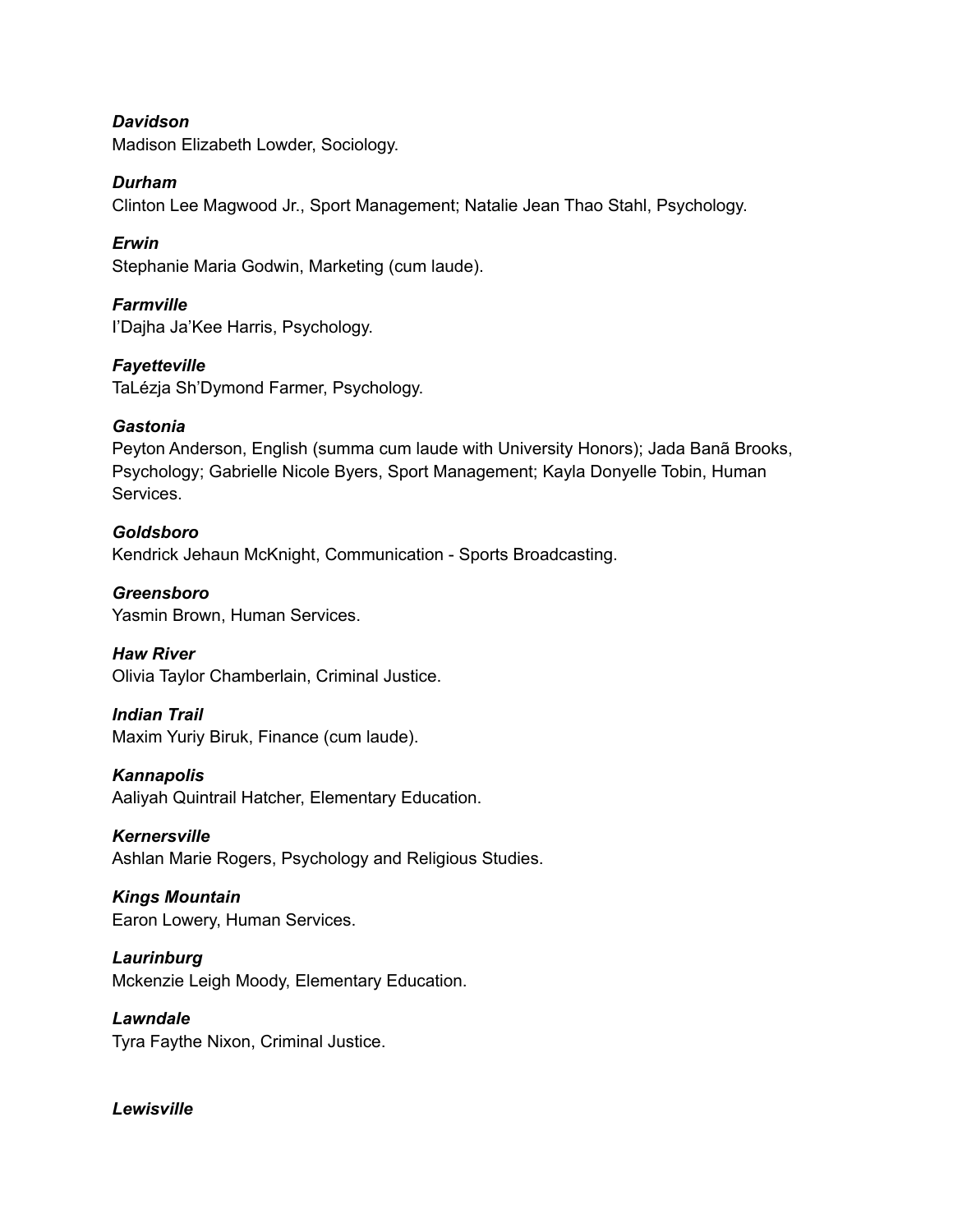Fayth Brazier, Psychology (cum laude).

### *Marshville*

Callie Danielle Baucom, Elementary Education (magna cum laude); Timothy Aaron Jenkins, Mathematics Business; Hayden Elizabeth Maddox, Psychology; Rheagan Mackenzie Newsome, Management; Jenna Laurin Perry, Elementary Education (summa cum laude); Hayley Dakota Vaughn, Political Science and Religious Studies (summa cum laude); Kirby Elizabeth von Egidy, Biology and Communication (magna cum laude); Tyler Ashlyn Helms, Mathematics Business

## *Mocksville*

Riya Vijay Barad, Exercise Science Fitness Professional; Amber Elizabeth Bostic, Biology (magna cum laude with University Honors).

## *Monroe*

Camden Bryce Baucom, Management (cum laude); Tyler David Bunn, Management; Cynthia Gonzalez-Rojas, Accounting; Christina Long Inge, Human Services (summa cum laude); Andres Jimenez, Biology; Haley Kiersten Liles, Elementary Education; Marixa Reyes-Palacios, Finance (with University Honors); Trevina Reneal Washington-Nixon, Biology (cum laude with University Honors).

## *Peachland*

Abigail Grace Dagenhart, Elementary Education.

## *Raeford*

Devon Michael Lyford, Mathematics Business.

## *Raleigh*

Hieu Trung Hoang Nguyen, Music Education (with University Honors); Jackson William Hollenbach, Finance (summa cum laude); Tahirah Vashay Richardson, Human Services.

### *Rose Hill*

Je'Va Kieten Curry, Criminal Justice.

## *Statesville*

Kaitlyn Jeans Fox, Environmental Biology.

*Swansboro* Briana Virginia Beraud, Mathematics.

*Thomasville* Letha Caylin Byerly, Biology.

*Trinity* Amani C. Rogers, Music Education.

*Troutman* Hunter Allen Dula, Community & Commercial Recreation.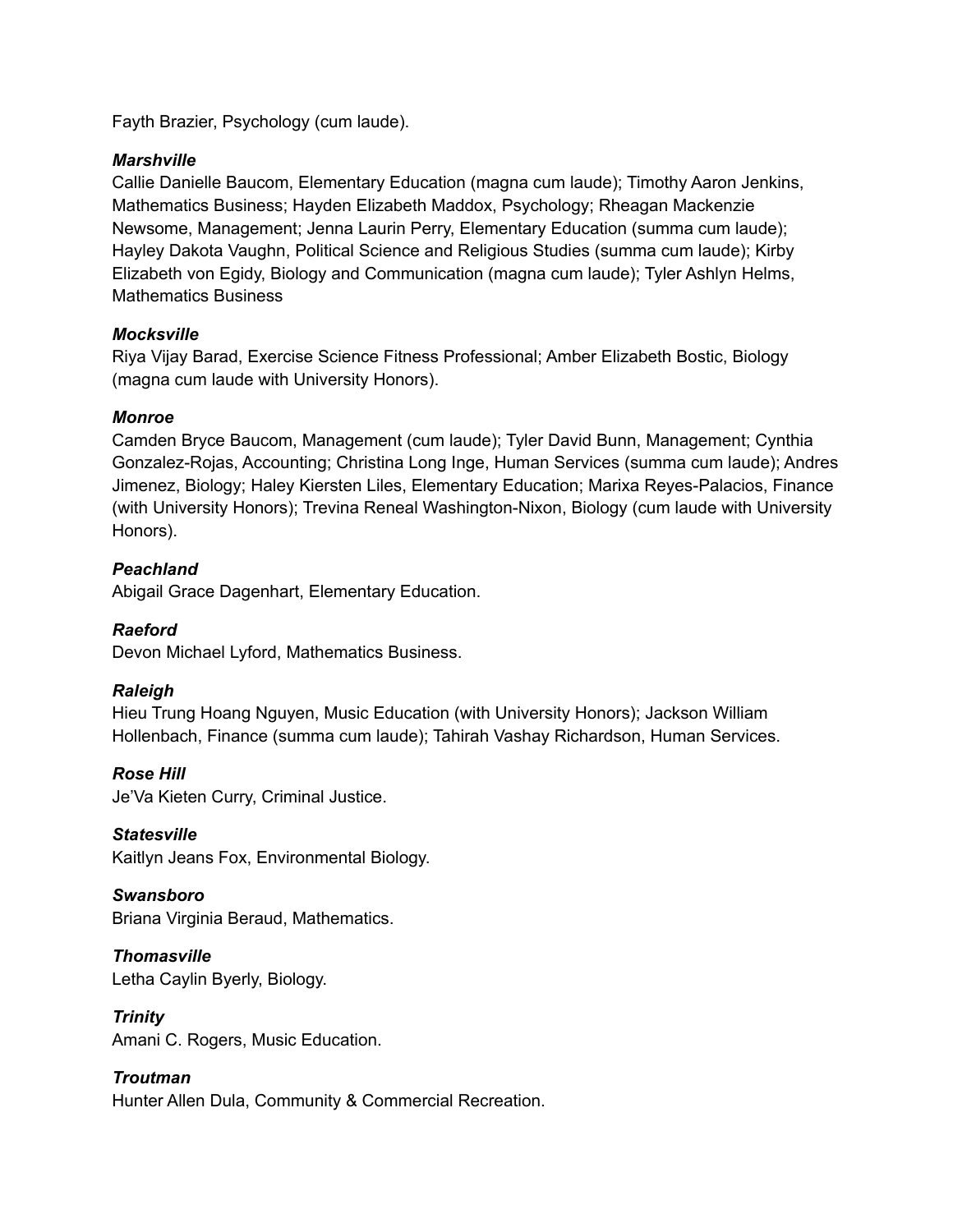### *Unionville*

Kaitlyn Pernette Waters, History and Education (summa cum laude).

### *Waxhaw*

Emily Jean Shaffer, Biology; Christian Alexander Habermeyer, Finance.

### *Wesley Chapel*

Kenneth Paul Canup, Criminal Justice.

### *Wilson*

Chaz Jamaul Brown, Marketing.

### *Wingate*

Clayton Taylor Heid, Exercise Science Fitness Professional; Manasseh O'Brien Missick, Criminal Justice; Jennifer Ramirez, Criminal Justice.

### *Winston-Salem*

Jesiah Leaudre Carlton, Communication - Sports Broadcasting; Samuel Sirod Cook, Mathematics; Anna Katherine Ball, Music Education; She'mira Nadiana Smoot-Hairston, Human Services.

### **OHIO**

Jorden Robert Dray, Mathematics (magna cum laude); Joel Roland Buckhalter, Accounting.

### **PENNSYLVANIA**

Jason Christopher Schwartz, Human Services; Denise R. Barrett, Human Services (summa cum laude).

### **SOUTH CAROLINA**

Kendrick Torrance Hicks, Biology; Reginald Maurice Brown Jr., Psychology; Xi'Quavious Jay'Shawn Simpson, Sport Management; Brian Wilson, Marketing; Jamiah Leticia Nash, Exercise Science Fitness Professional; Jonathan Connor Williams, Exercise Science Fitness Professional; Donald George Chiarel, Communication - Sports Broadcasting (cum laude); Noemi Ambriz-Ruiz, Elementary Education (summa cum laude).

### **INTERNATIONAL STUDENTS**

### **BRAZIL**

Iran Mayons Cavalcante Almeida, Management.

**FRANCE** Josiane Shingiro, Accounting.

### **ITALY**

Enrico Giacomini, Finance (magna cum laude); Federico Andreani, Marketing.

# **REPUBLIC OF CONGO**

Lyane Ruth Batchi, Finance.